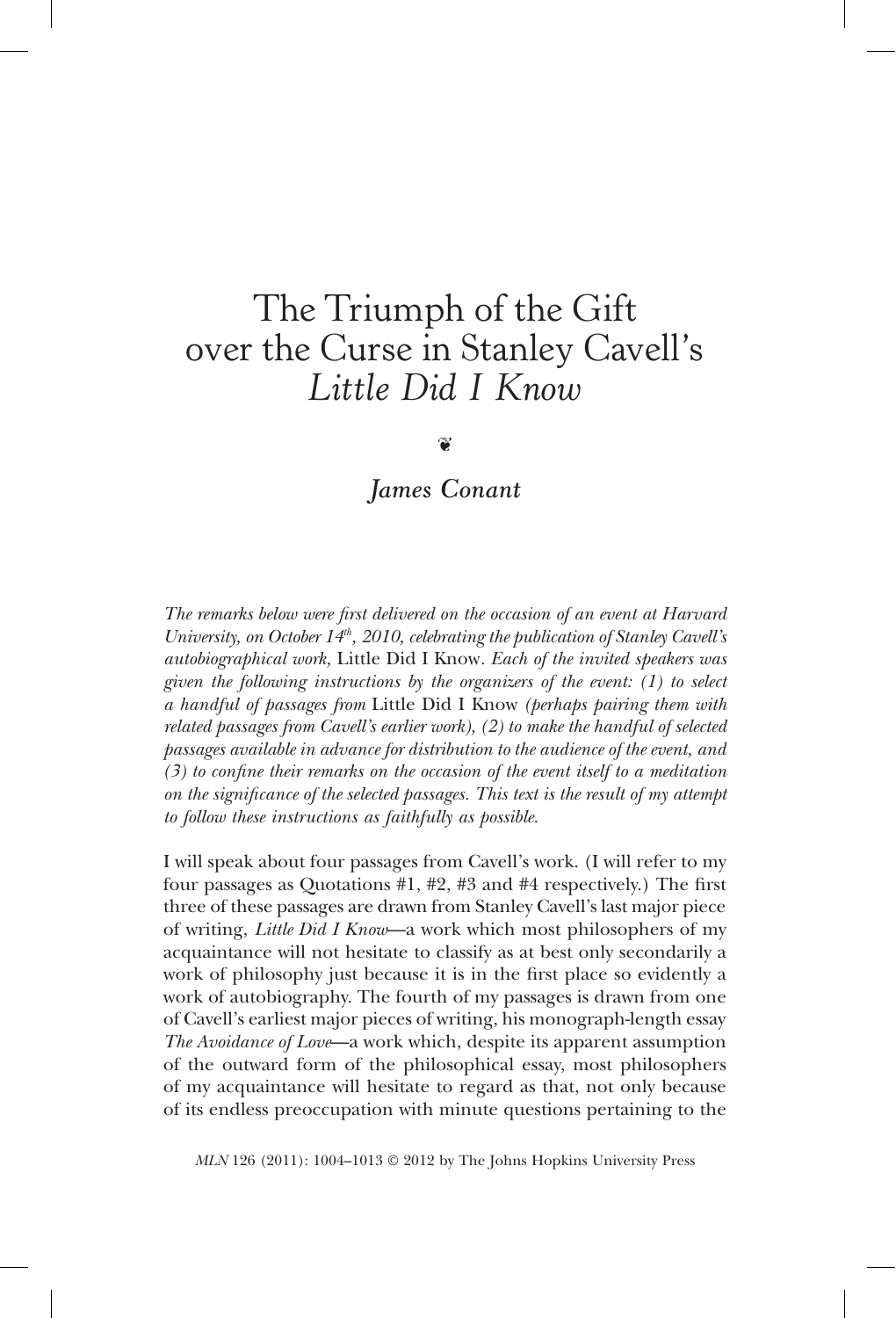interpretation of a Shakespeare play, *King Lear*, but more urgently because of its tendency occasionally (as a number of contemporaneous reviewers saw the matter) to lapse into reflections on the supposed pertinence of these questions to further matters of an evidently autobiographical nature. $<sup>1</sup>$ </sup>

In the early work, *The Avoidance of Love*, it is, in the eyes of these professional philosophical acquaintances of mine, the element of the autobiographical which, it is felt, intrudes itself. In the case of this work, the intrusion is into a form of writing which, if better disciplined (at least according to the dictates of such a sensibility), ought to remain firmly within the plane of the properly philosophical. In the last major work, *Little Did I Know*, it is rather the note of the philosophical which is now felt to be the intrusive element—the element which is now felt to jar and grate. In this case, the intrusion enters from the opposite direction, as it were: with the note of the inappropriately ambitiously philosophical appearing to intrude itself into a form of writing, which, if better disciplined (on this same view of what discipline requires), ought to stick to the apparent business at hand, or at least what starts out appearing to be the business at hand, namely that of supplying the reader with a properly autobiographical account of the author's life and times (beginning with where he was born, moving on to where he grew up, how he was formed by his circumstances, etc.). In the case of both of these works, there is a sense of transgression experienced by these readers of my acquaintance. There is therefore a certain parallel in the reception of this most recent work to that of Cavell's earlier work among such readers: The outbreak of these allegedly inappropriate "interludes" within these texts are chalked up to the author's failures of self-discipline, or, as it is sometimes put, his tendency to self-indulgence.

It ought to be difficult, however, for a less reactive, and hence more charitable, reader to avoid the conclusion that it is just these reactions, among others, which our author self-consciously seeks to elicit—indeed, that, in seeking to reshape his reader's sensibility in the ways in which he does, it is, among other things, the very ground of such reactions which the author seeks to expose and draw into question. For an analytic philosopher to allow himself to encounter Cavell's work in this spirit of charity, however, requires that he first be able to achieve some degree of independence from forms of reaction which have been deeply instilled in his soul throughout the

1 See, e.g. Warner.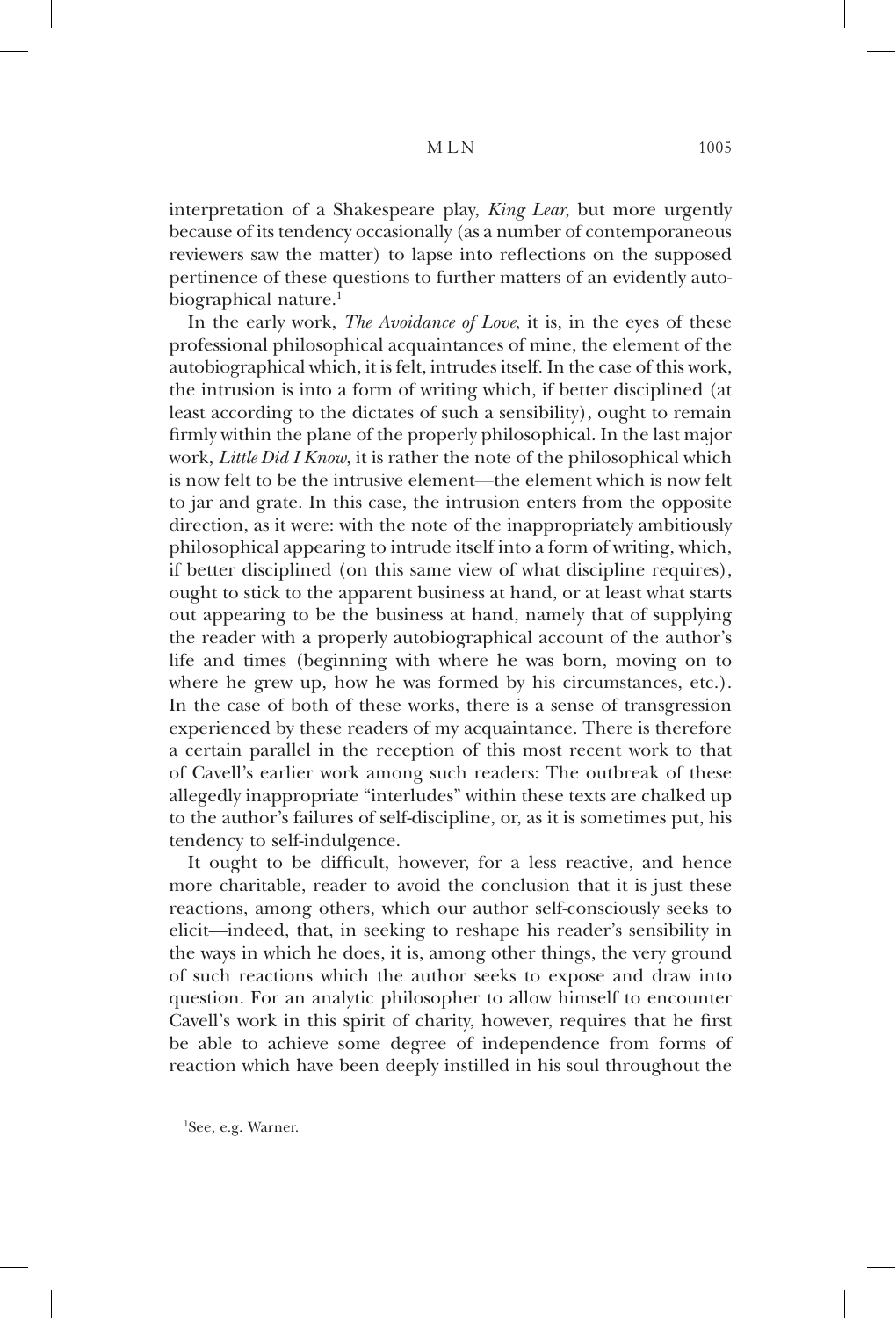entire course of his professional formation—not an easy thing to do. To echo a remark from the Foreword to Cavell's *The Claim of Reason*: I here speak of professional lives, frightening matters. For no one knew better than Cavell himself that if one aspires to write in ways that resist professionalization then one must also reckon with forms of professional rejection and disdain.

Though their relative proportions are oppositely balanced in the two aforementioned sorts of writing, in the very early text on *Lear* and in the very late so-called autobiography, there is felt to be a similar sort of unholy mixture of the autobiographical with the philosophical in these two works—a mixture not easily tolerated in any proportion beyond the minimal by the professional superego of the contemporary analytic philosopher. Any sympathetic effort on the part of a commentator to address the intellectual ambition of such writing of Cavell's must therefore resign itself to committing further crimes against such canons of professional taste, further ruffling the sensitivities of sensibilities shaped by such strictures on the disciplinarily permissible; or at least any such effort must do so the moment it permits itself seriously to explore that dimension of Cavell's thought in which the philosophical and the autobiographical come to find themselves thus inextricably intertwined. Poor creature of my own intellectual milieu that I am, it is thus not without a certain trepidation that I now venture forth into this territory, consigning myself to these various forms of disapproval by refusing to share in them.

With the help of my four selected passages, I would like to speak about three matters which, it seems to me, must claim the attention of any attentive reader of *Little Did I Know*—they are: first, (what I will call) the Gift of the Father; second, (what I will call) the Curse of the Father; and, finally, (what I will call) the Triumph of the Gift over the Curse.

Cavell, or rather Stanley, as I came to know him, and as he is known to the central protagonists of *Little Did I Know*, was (as he was for many of my co-symposiasts on the occasion of these remarks) what the Germans call one's *Doktorvater*—a word which succinctly registers the ways in which the responsibilities and concerns of a dissertation supervisor can gradually shade off into those of a parent. The word also indirectly records the ways in which the obligations and anxieties of a *Doktorsohn* can correlatively come to bleed into those of a son.

I have been given the remarkable assignment of choosing some excerpts from the book in which Cavell tells the story of his life as part of an exercise in which I am then to tell something about those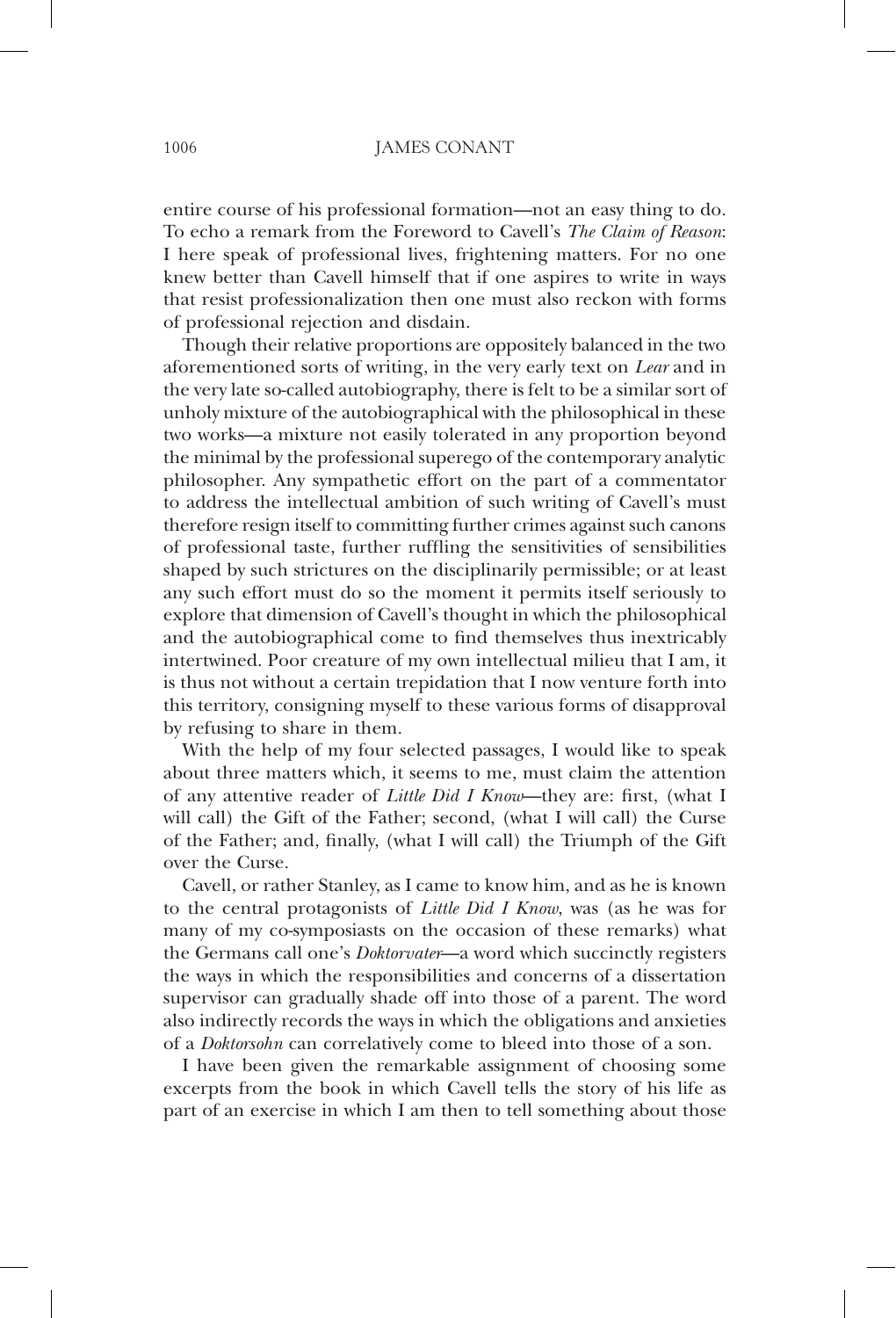moments in the compass of a few more moments. As I understand the instruction, I am being asked not only to select for this occasion some of what Cavell says in the telling of the tale of his life, but also to select just those moments which are appropriate to this occasion—on which this doctoral son speaks of his doctoral father, as we gather here to celebrate both that life and this book about it. The exercise feels to me as if it had been designed to lead me to choose Quotation #1 as my opening excerpt. That passage is about Stanley's father's ability to tell a Yiddish story:

# Quotation #1:

[M]y father was well known in his circles for the stories he told in Yiddish, the most impressive of which were as long as short stories and whose punch lines were less important than the telling of the stories, making epics of events of unnoticeably everyday characters. . . . I loved the stories for the attention they held, for the mounting pleasure they constructed, for the burst of excellent feeling they released, all depending upon the talent displayed in the telling. It was, as I learned, the strict decorum of telling Yiddish stories that they had to be appropriate to an occasion (at least an initial story had to be; others could follow their lead if they at least equaled, in some direction, that appropriateness). (*Little* 124–5)

In being given my assignment for today's occasion, I am, in effect, being asked to display my ability to do what my doctoral father's father is described in Quotation #1 as being able to do so well: to be able to select the story most appropriate to the occasion. The talent here at issue is not that more familiar form of genius which lies in being the originator of a story. Rather it is that less celebrated but no less sublime form of genius which consists in taking a story that already lies ready-made for the telling and *re*counting it, making it count *anew*, by telling it in just the right way at just the right time.

When I speak of the Gift of the Father, I mean that which the father bequeaths to the son, which proves decisively enabling for the son's path through life. For who can surpass my doctoral father's father's son in the ability to tell a story and to produce it at just the right moment, as if that story had been waiting for just this crossroads in a human life to come along? Stanley recounts in these pages and elsewhere how John Austin's ability to tell stories (for example, about donkeys shot by mistake or by accident) opened up for him a new vision of how to practice philosophy—a form of philosophy at which the young Stanley Cavell proved to be a master. The key to the art lies in the practitioner's ability to produce at just the right moment that unique story or example able to release our philosophical thought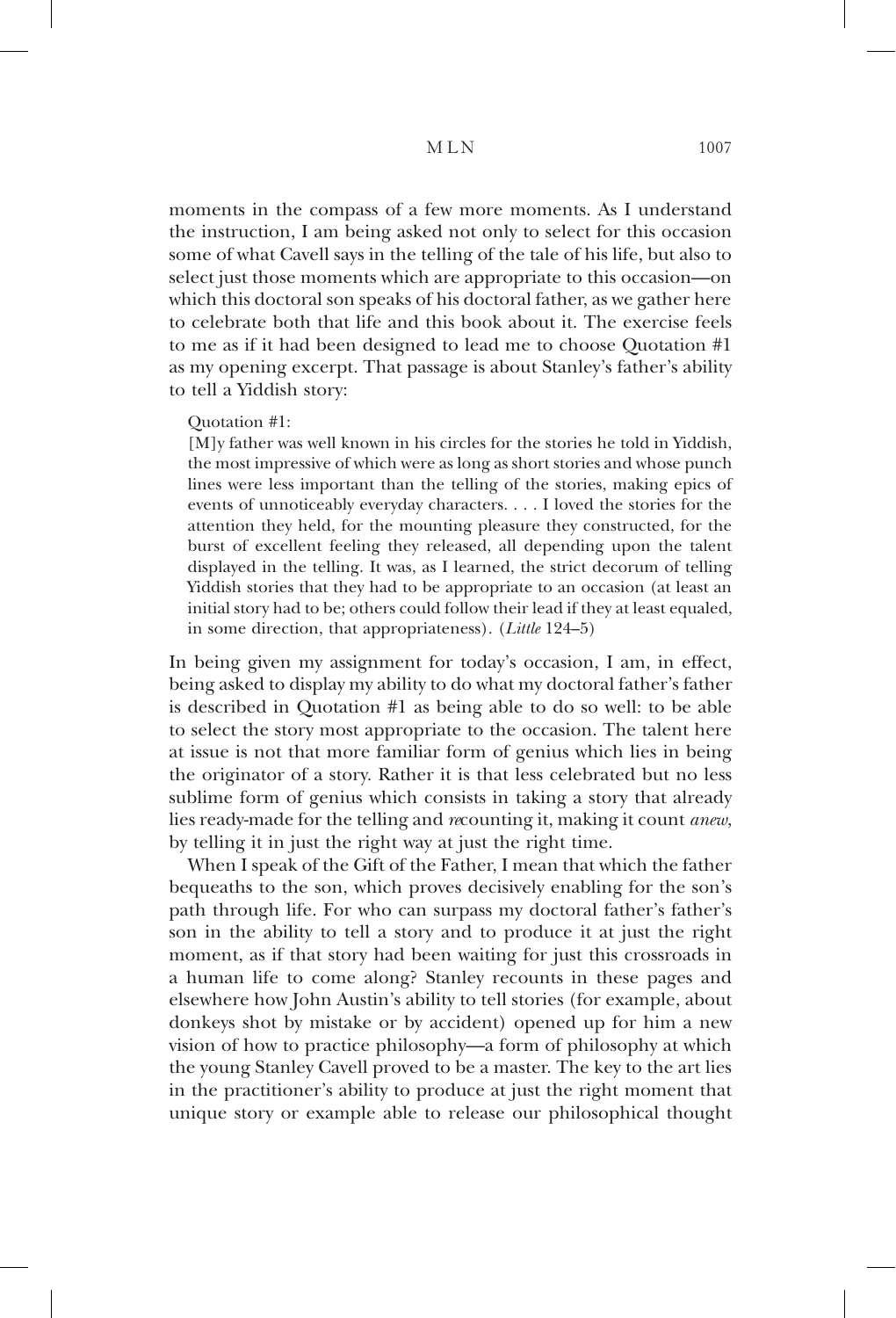from its self-inflicted captivity. This is the talent of John Austin's which Cavell reports himself as so admiring upon his first encounter with it, but we now learn in this book it is also one which he was able to recognize upon his first encounter with it as a version of a talent which his father had possessed to such a remarkable degree and thus one which the young Stanley suspected himself of being able, following upon Austin's example, also to be able to bring to bear upon matters philosophical. Thus a certain discernable intersection in the talents of an original father figure and a subsequent one helped to form a fateful crossroads in the formation of our philosopher/autobiographer.

In Austin these stories have a particular cast: Each one is, in its own way, a little morality play—one in which the moral always pertains to a certain instance of carelessness on the part of philosophers in their relation to language. Austin will ask questions such as: What is the difference between doing something by mistake and doing something by accident? And he will point out how certain philosophers seem to be implicitly committed to the idea that there does not seem to be much of a difference here. Then Austin will tell a story, or in this case, more precisely, his pair of stories:

You have a donkey, and so have I, and they graze in the same field. The day comes when I conceive a dislike for mine. I go to shoot it, draw a bead on it, fire: the brute falls in its tracks. I inspect the victim, and find to my horror that it is *your* donkey. I appear on your doorstep with the remains and say—what? 'I say, old sport, I'm awfully sorry, etc., I've shot your donkey *by accident*'? Or '*by mistake*'? Then again, I go to shoot my donkey as before, draw a bead on it, fire—but as I do so, the beasts move, and to my horror yours falls. Again the scene on the doorstep—what do I say? 'By mistake'? Or 'by accident'? (Austin 185)

The evident relish in the telling of the story somehow manages not to distract from the overarching philosophical purpose which guides and shapes the texture of the narration. In this case, it is a pair of stories that jointly form the parable from which a philosophical moral is to be drawn. Sometimes the larger philosophical point requires the telling of more than two stories, usually less than two. Starting especially with the pages later published as the first half of *The Claim of Reason*, Cavell's writing begins to rejoice in its author's talent for telling such stories and deploying them to devastating effect as philosophical parables.

But in *Little Did I Know* we see that ability unleashed in a new way and towards a different end and with the result that a far larger number of stories need to be told than ever before in such work. What book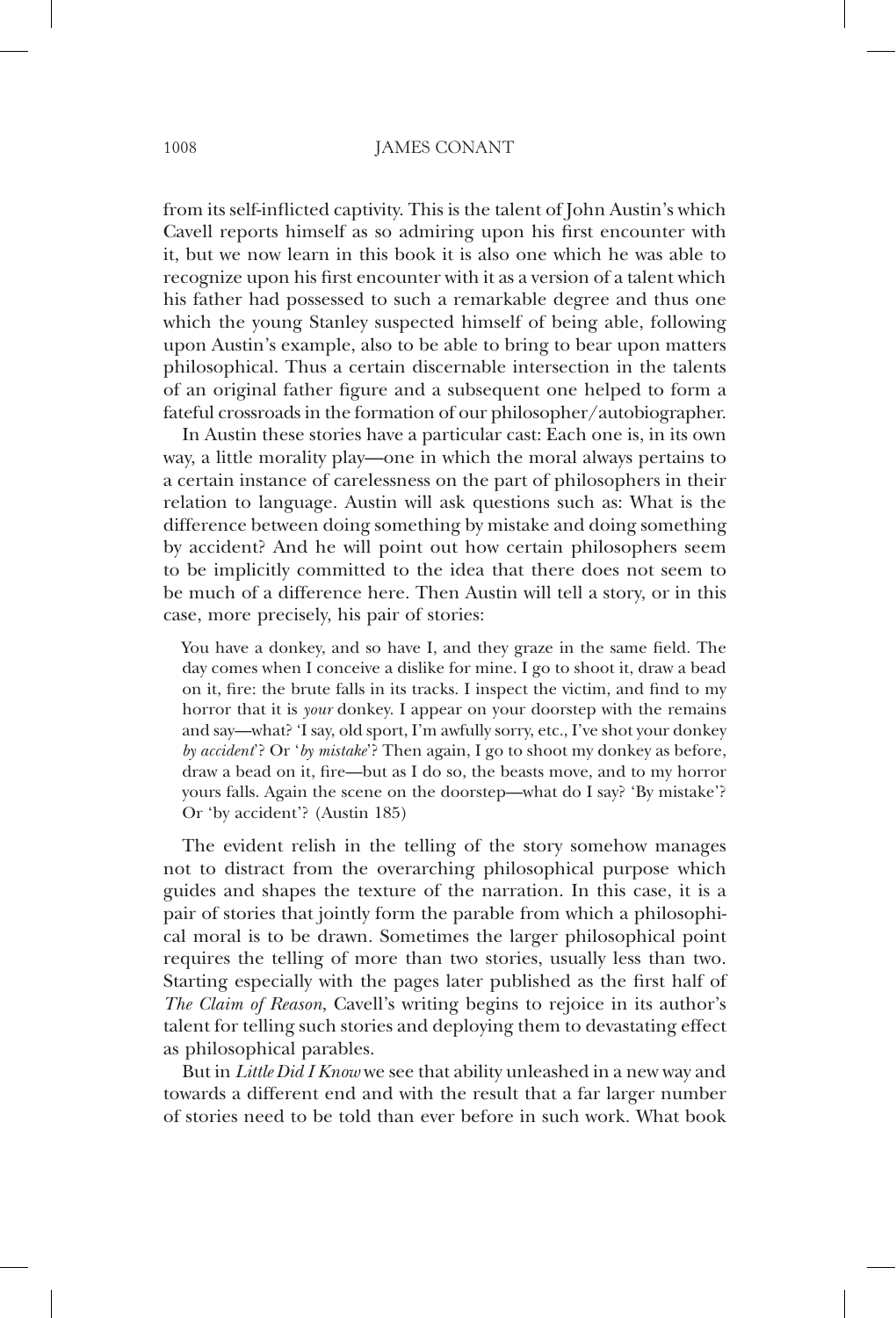# M L N 1009

shows a philosopher better able to tell a story? The most substantial of the tales told within the overarching narrative are as long as short stories. Their punch lines are often (though not always) less important than the manner in which the stories themselves are told, making epics of events in the lives of some of the everyday characters who figure in this childhood. They are stories we cannot help cherishing for the attention they hold, for the mounting pleasure they construct, for the burst of feeling they release, and for the aptness of each of the turns in the telling of the larger story at which each of the smaller stories suddenly makes its appearance.

So, for those who carefully read the whole of this book, what a shock it is also to notice, in the story this book tells, that it is *this* father who is singled out in Quotation #1 as the benefactor of this gift to our protagonist! For in the story told in this book of the triangle of the mother and the father and the son, it is hardly to the father whom we are first encouraged to look to discover the sources of our author's gifts. It is rather to the mother (to her love of music, beauty, nobility and grace; to her sense of timing, occasion, tempo, posture, and tact) that we are first encouraged to look. She repeatedly appears to be the one in this narrative who is singled out as the source of culture and our author's true muse; whereas it is the father who tends periodically to burst in upon this scene of uplifting intimacy between mother and son with some episode of spiteful brutishness apparently designed to pour cold water on any view of the world that might distract his son from the cold hard facts of life. And yet nowhere does the Father's Gift assert itself more stunningly in these pages than at just those junctures to which our narrator first gradually builds and in which he then unfolds his most shattering anecdotes about his life with his father.

There are numerous moments in this book in which the father displays this other talent of his—his talent for pouring cold water over tender feelings—several of which are prepared at some length and subsequently cast their shadow over all of the pages to follow. Here is an example of the first notable appearance of such a story in the book: Quotation #2, the tale of the purple glass bowl with the domed top and the chocolate-covered mint wafers, is a description of a scene which takes place during the opening moments of the traumatic and fateful relocation from the comfortable world of the family's previous home on the South Side of Atlanta into a sparer and smaller dwelling on the city's north side. The young Stanley thus finds himself in this scene in the middle of an event which, on the one hand, has the aspect of a family get-together, while, on the other hand, also being called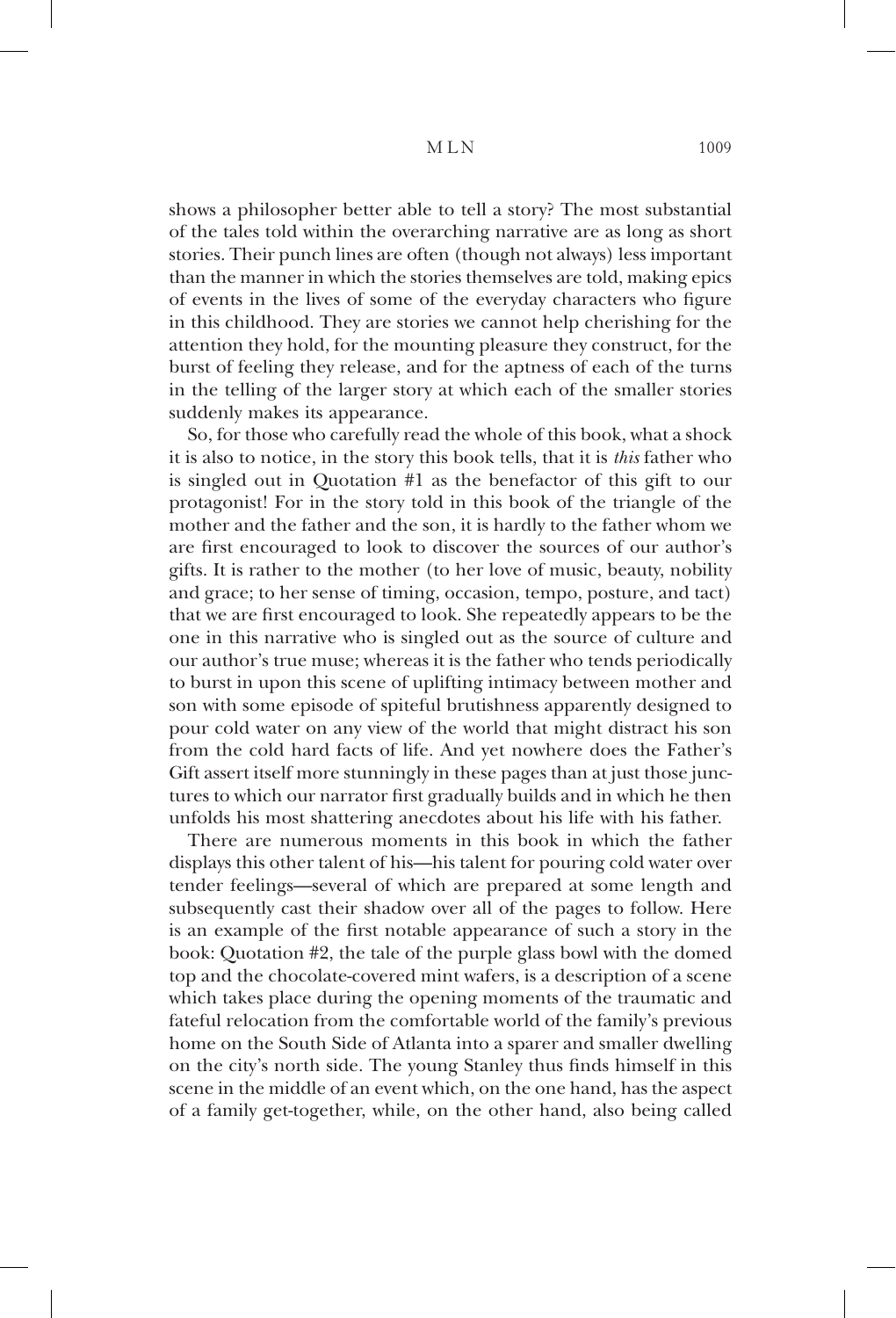upon to perform the ominous function of furnishing him, the family's only child, with his introduction to what will now be his family's new domicile, thereby also sealing his understanding of the fact that they will, indeed, have to abandon their old familiar and beloved home.

#### Quotation #2:

I evidently kept my feelings to myself, and wandered around trying to take an interest in the combination of familiar and strange objects in the living room. I recognized an ornamental object on a table at the side of the sofa, a purple glass bowl, somewhat wider but less deep than a drinking tumbler, set into a molded dull silver stand and covered with a dome top of matching silver inset with glass purple panels. I lifted the silver dome off the bowl to discover that it was filled with small chocolate-covered mint wafers whose tops were sprinkled with tiny white dots of hard candy, a treat I loved to sample when these used to fill this container in anticipation of company coming to the old house. I noticed that I was not alone in the room. My father was standing silently in the semidark at the other end of the sofa, apparently looking out of a window. I do not know if it would have crossed my mind before then that I had almost never been in a room alone with him, indeed, that I knew him much less well than I knew everyone else who had lived in the house I grew up in. . . . As I took one of the speckled wafers from the purple bowl, I said aimlessly, but somehow to break the silence with my father, "I didn't know we had these here." He lurched at me, wrenched the dome top and the wafer out of my hands, and said in a violent, growling whisper, "And you still don't know it!". . . . This is the moment I described as dating my knowledge that my father wanted me dead, or rather wanted me not to exist." (*Little* 17–18)

As that scene helps to make evident, when I speak of the Curse of the Father, I mean not only the recurring moments in which the father appears to curse his son but also the recurring ways in which he proves to be a curse of a father—for these two kinds of moment are often not easily distinguished in this narrative.

It is above all in passages such as Quotation #2 that our author reveals himself not only as a consummate practitioner of the father's skill in telling a story but also as a consummate critic of that story-teller of a father. Cavell has written elegantly elsewhere about the relation between philosophy and criticism—always seeking to retain the original non-academic sense of the latter word, as when it originally occurs in the compound *art criticism*. Criticism of a parent has seldom been carried to a higher art than in some of the passages in this work in which our author is moved to reflect upon that father. I am thinking here, above all, of the several passages in the book, with their several layers of irony and seriousness, which culminate in some version of the observation, "My father was a serious man."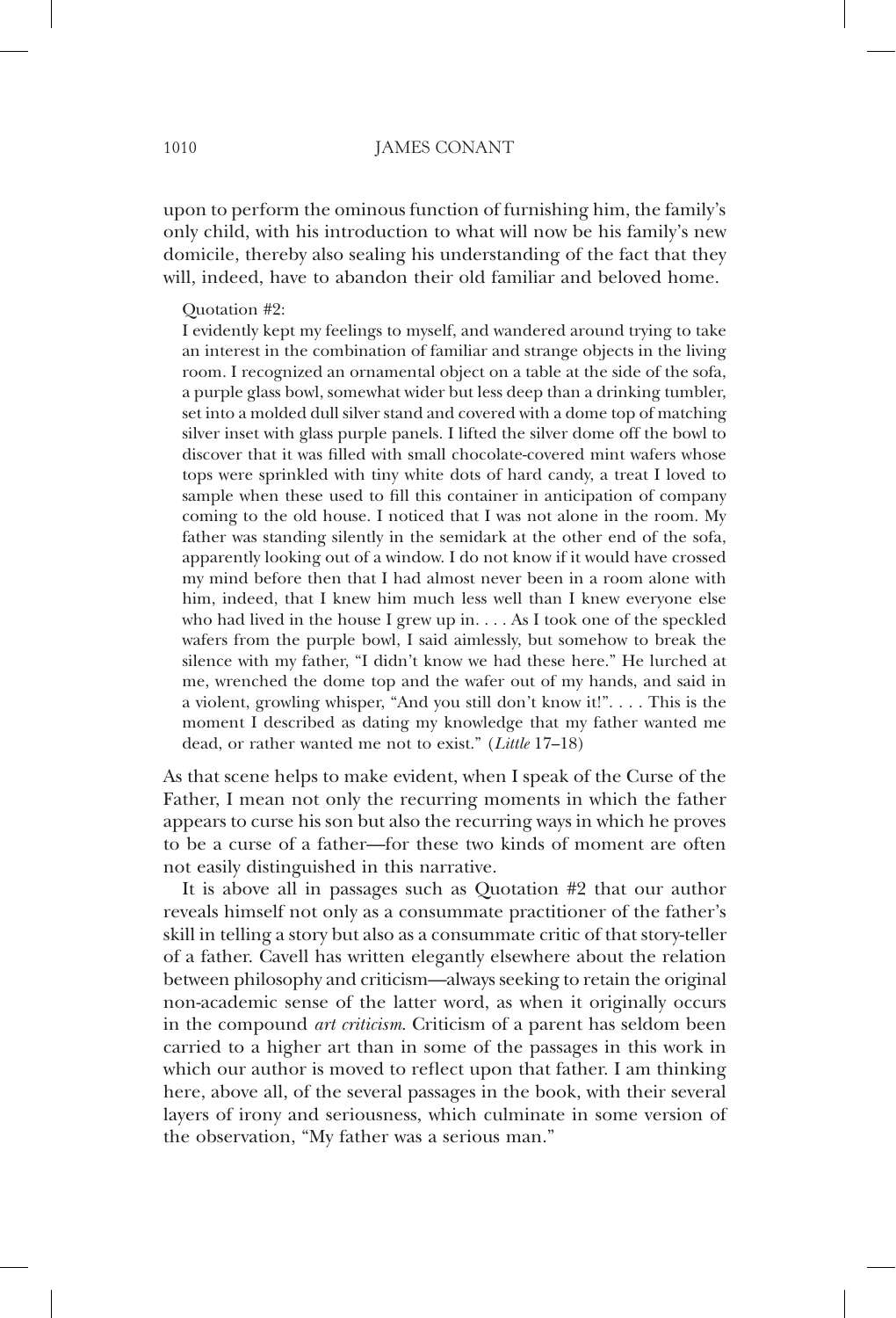What these stories preserve from the original art of the Yiddish story learned from the father is that they observe the strict decorum of retaining a larger point pertinent to the moment reached within the overarching narrative in which they are set; what they preserve from the original art of the philosophical parable learned from Austin is the way they climax, one by one, in a point underscored by a further final observation—sometimes ironic yet serious, sometimes aphoristic, sometimes even more indirect—which then transfers the final moment of reflection back upon the reader in the form of a task that he must complete himself. I am thinking here, for example, of observations such as the following about the dual meaning of the English word *mad*.

## Quotation #3:

The fact that the English word *mad* means both angry and insane has repeatedly seemed to me wonderfully perceptive of it. (*Little* 126)

It is the juxtaposition of stories like Quotation #2 in these pages with observations like Quotation #3 that cause the elements of autobiography and philosophy within these pages to merge imperceptibly into one another in ways which, however different the relative proportion of the respective elements may be in *Little Did I Know*, cannot but help to recall various passages from Cavell's earlier work in which these elements also come together.

As an illustration of this point, I conclude with a memorable passage from Cavell's essay *The Avoidance of Love*, in which he reflects on the relation of another son to his father, that of Edgar to Lear—a passage which seems to be as much a commentary on central passages in his later autobiography as that later work now can also serve as one long commentary on it.

#### Quotation #4:

If one wishes a psychological explanation for Edgar's behavior the question to be answered is: Why does Edgar avoid his father's recognition? Two answers suggest themselves. (1) He is himself ashamed and guilty.  $\dots$  (2) He cannot bear the fact that his father is incapable, impotent, maimed. He wants his father still to be a father, powerful so that *he* can remain a child. For otherwise they are simply two human beings in need of one another, and it is not usual for parents and children to manage that transformation, becoming for one another nothing more, nothing less, than unaccommodated men. (284–5)

The essay as a whole is a meditation not only on a story about the relation between father and child, but also on how such a story can itself harbor and unleash untold depths of philosophy. *The Avoidance of*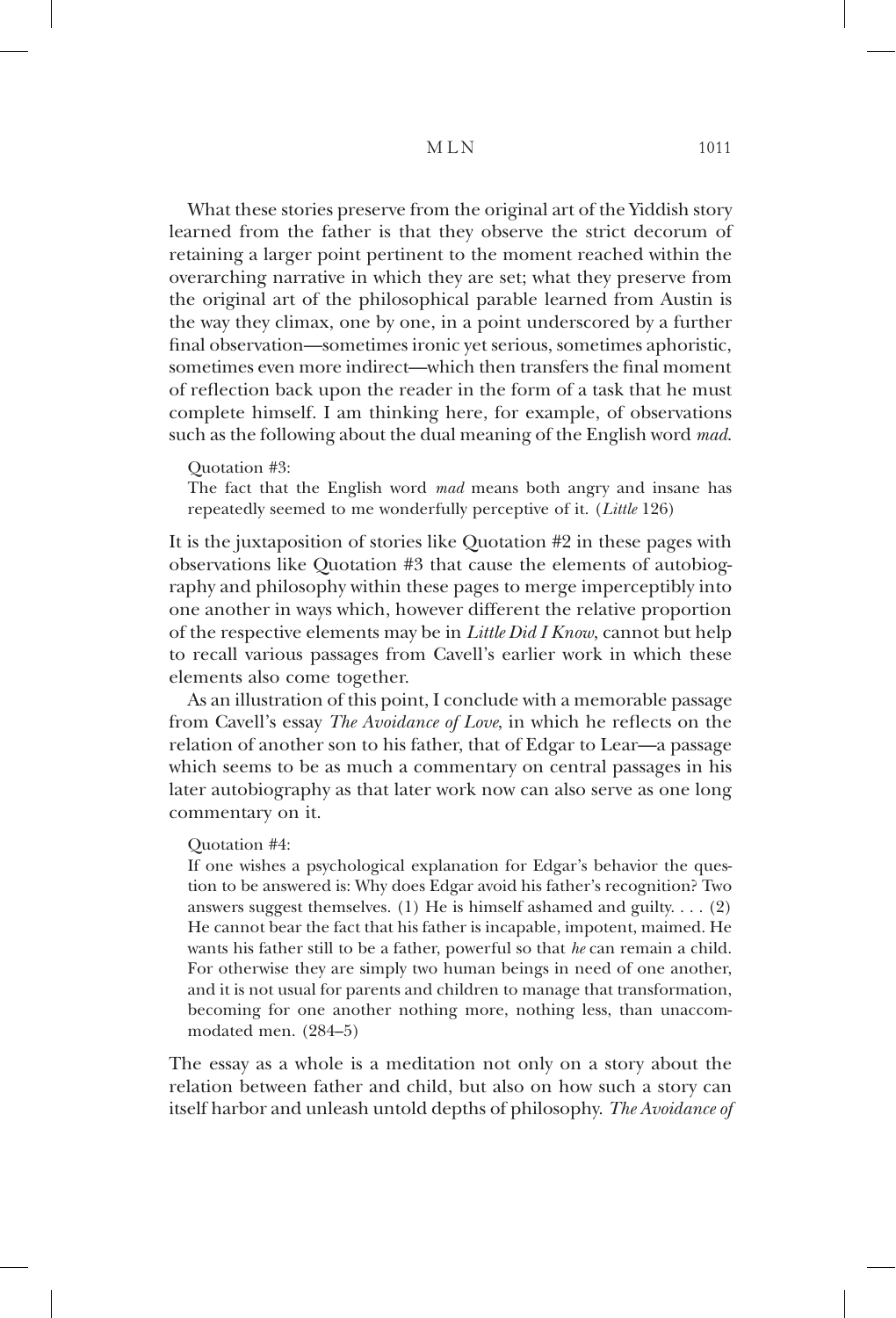*Love* is a retelling of the story of *King Lear* as it was never told before, on the occasion of the Vietnam War, and in a manner designed to provoke an American reader such as myself at the time of its writing to meditate on the question what would it mean for me to be able to accommodate myself first to the fact that this country is mangling human lives along with its promises to itself, and secondly to the fact that, my perception of its anger and madness notwithstanding, this country is *mine*, and I should acknowledge it as such. The essay's path to that question leads through many others, not least of which, as Quotation #4 itself makes plain, is the following: What would it mean for me to be able to accommodate myself first to the fact that, my perception of his anger and madness notwithstanding, my father is neither more nor less than one of my fellow creatures, one among many, with his own human all-too human flaws, and, secondly, that he is *my* father, and it falls to me to acknowledge him as such, as someone who is another human being in need?

When I speak of the Triumph of the Gift over the Curse, I do not only mean the performance of that existential task, as we see it accomplished over the course of the life whose story is told in these pages; I also mean the performance of the literary task we see performed before our eyes in the evident struggle in *Little Did I Know* to come to terms with *how* to tell this story—a story about a father whose importance is unassignable, because any possible measure of his significance would at once be too much and too little. He must be cast as neither hero nor villain, not even as either a central or a minor character. He must remain neither the source of the story's shape nor irrelevant to its outcome. This labor requires author and reader to reach the point in the unfolding of the story at which they are able to comprehend in a single thought that it is one and the same father who is able, in its early phases, to provoke in this son the self-destructive longing to consign his own father to hell and yet also able to be the one who, as it unfolds, is able to bequeath to this same son the secret of the trick of how properly to tell that amazing Yiddish story which is the tale of this life.

*University of Chicago*

### WORKS CITED

Warner, Martin. "Must We Mean What We Say?: A Book of Essays by Stanley Cavell." The Modern Language Review. 74.1 (1979); 122–127. Print.